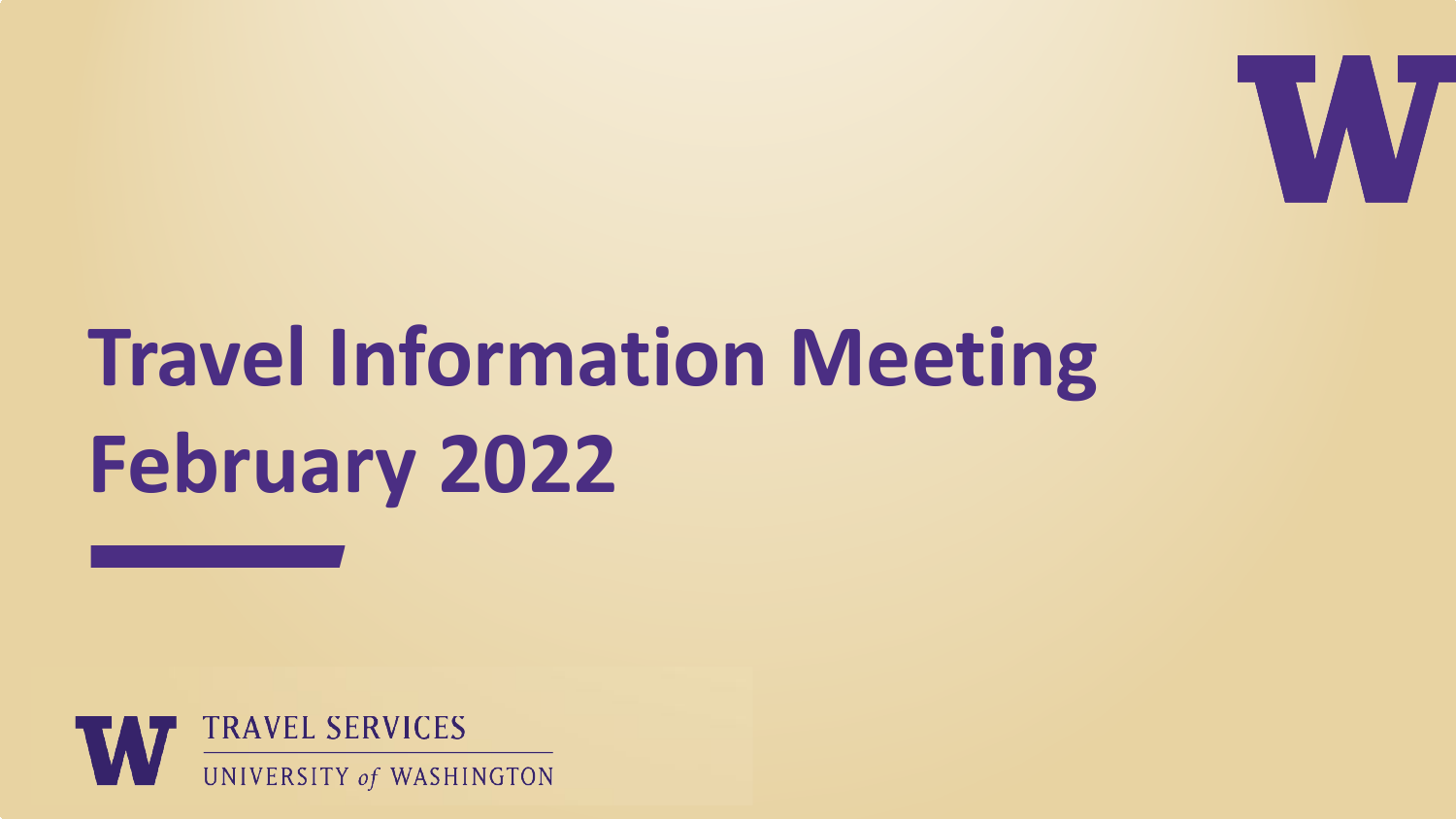#### **UW Travel Agency Page**

**NEW webpage dedicated to contracted UW Travel Agencies**

 **The agency and vendor discount pages will be easily accessible under the "Book and Pay" section**

 **Link: https://finance.uw.edu/travel/netid-uw-travelagencies**

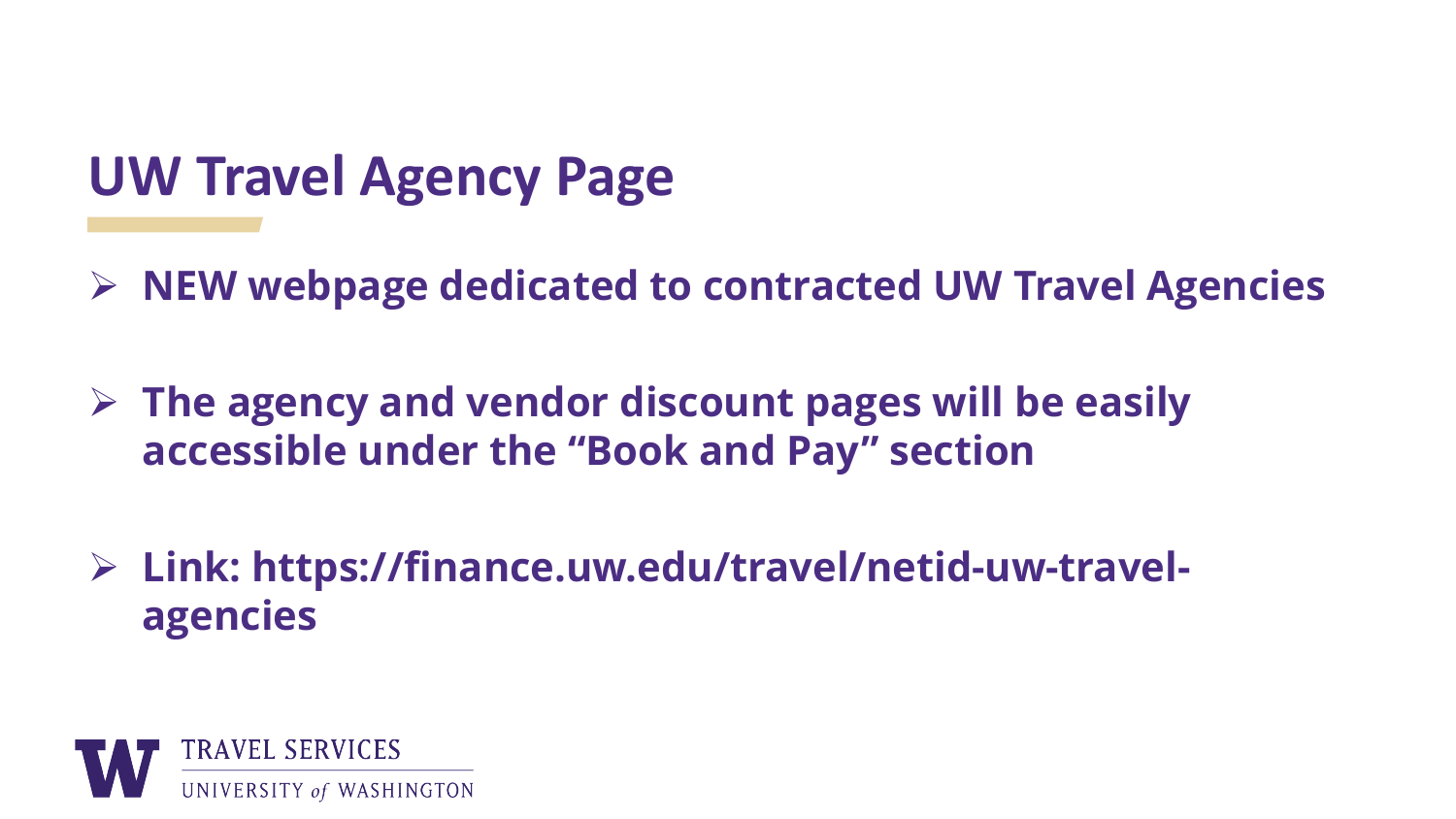## **Ariba Scanning Policy**

- **If department uses Ariba as source of truth for expense documentation it must meet certain requirements:**
	- **Technical Scanning Requirements**
	- **Quality Control**
	- **Image Enhancement**
- **Access links:** 
	- **Records Management: https://finance.uw.edu/recmgt/scanning-policies**
	- **Travel Services: https://finance.uw.edu/travel/receipts#RecordsRetention**
- **Fetch the Future – Rethink the Ink Initiative**
	- **To get started on a scanning policy for records outside of Ariba, a consultation is recommended by emailing UW Records Management at [urc@uw.edu](mailto:urc@uw.edu)**

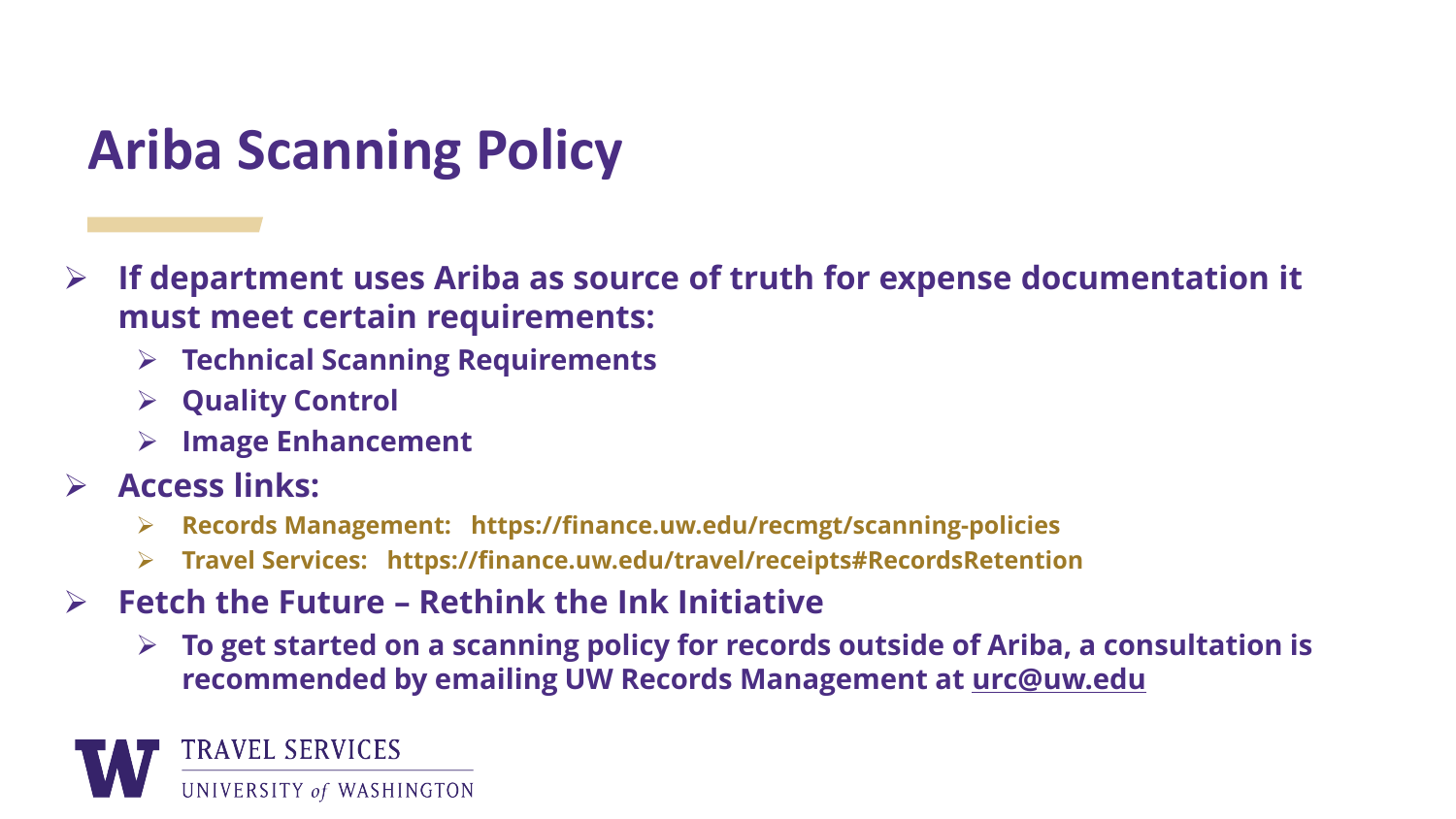#### **Customer Service Topic: COVID Tests**

- **Q: Are COVID tests reimbursable?**
	- **If it is required for business then it is allowable**
	- **Reimburse the expense on a 'Non-Incidental Supply' line item**
	- **Expense requires receipt documentation**

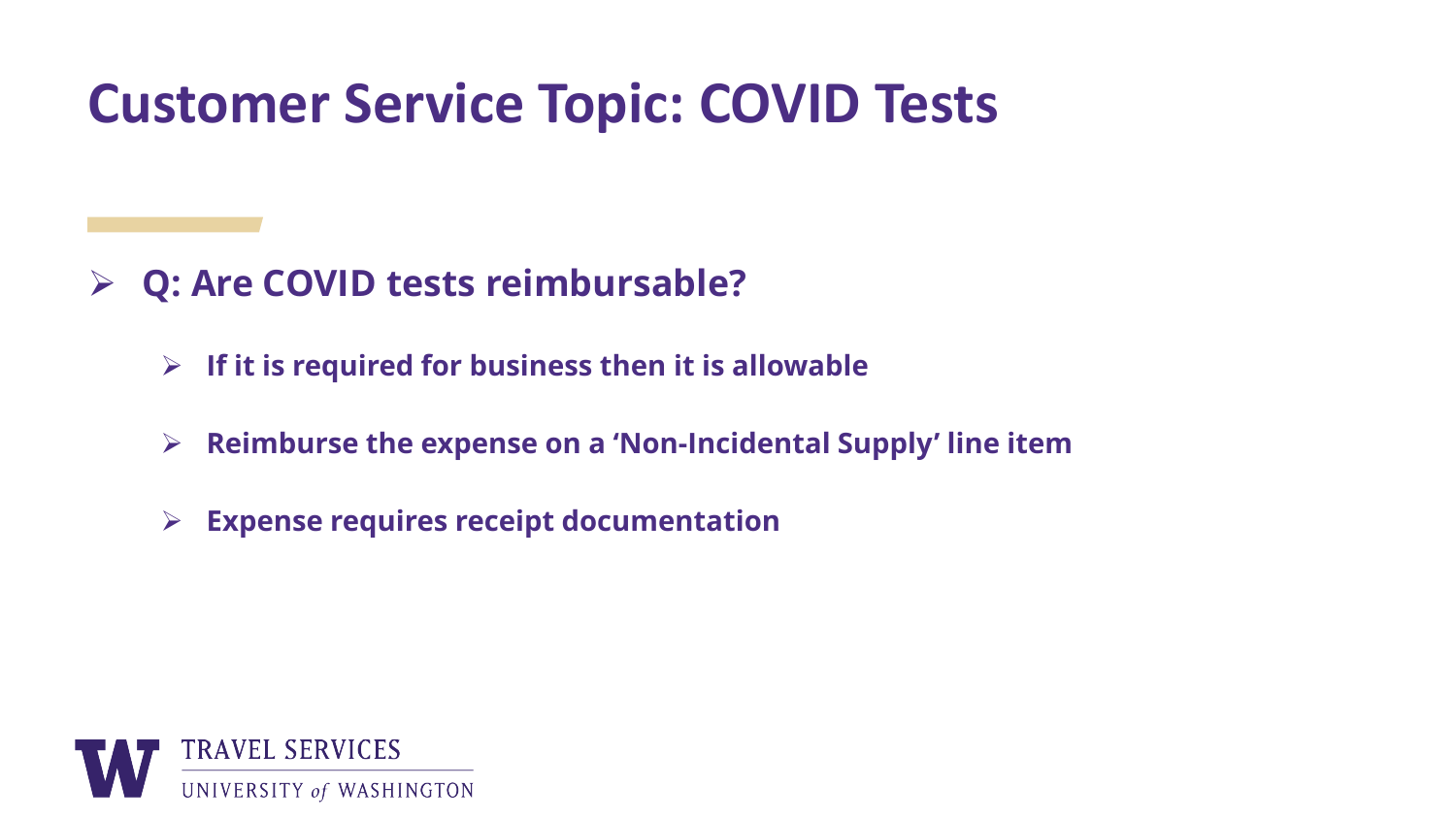## **Expense Report COVID analysis**

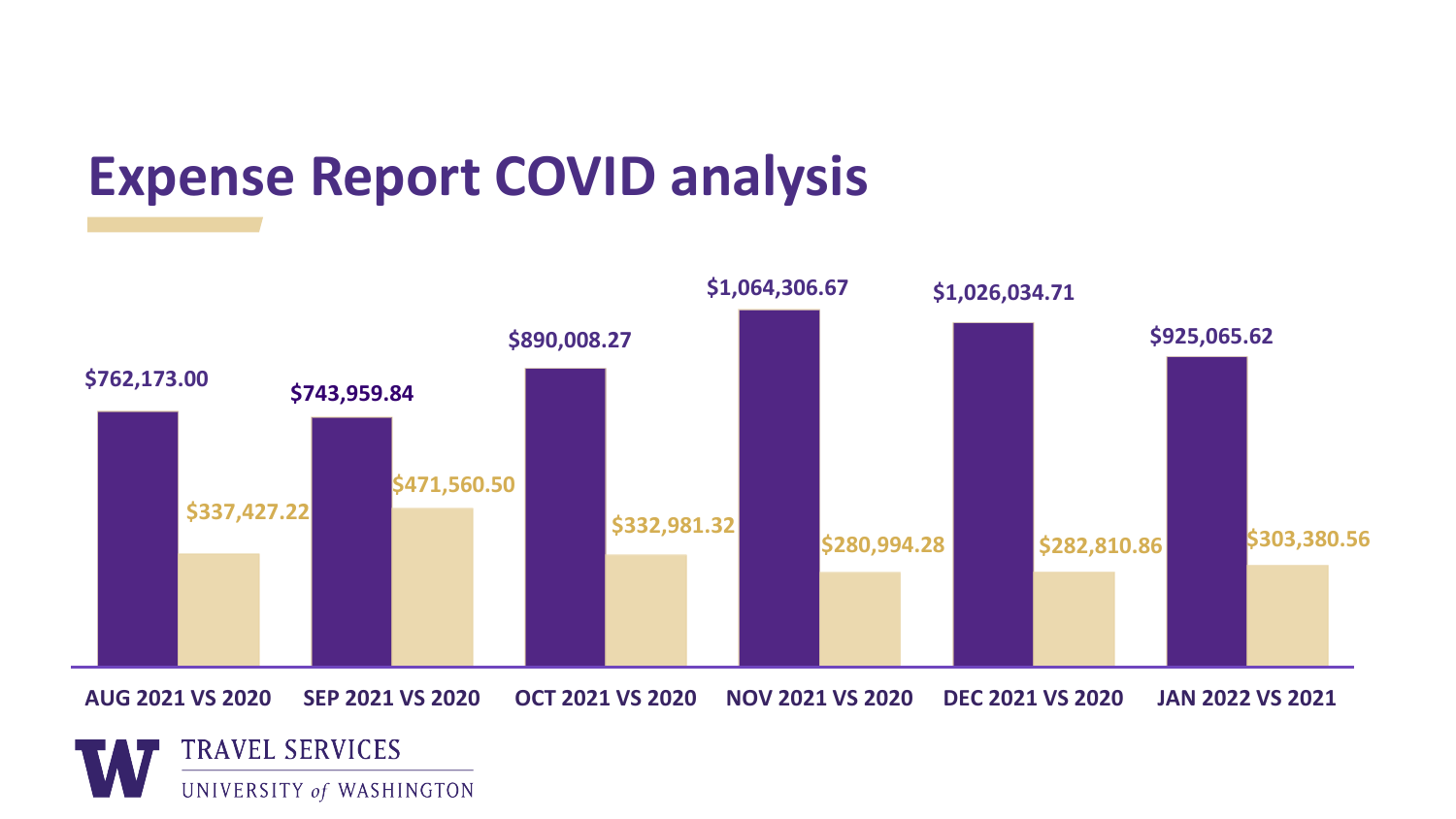# **UW Sustainability Travel Page**

- **NEW webpage added under 'Resources' drop down on home page for travel sustainability**
- **Includes information regarding initiatives from the UW Sustainability Office related to professional travel reduction**



https://green.uw.edu/plan/professional-travel